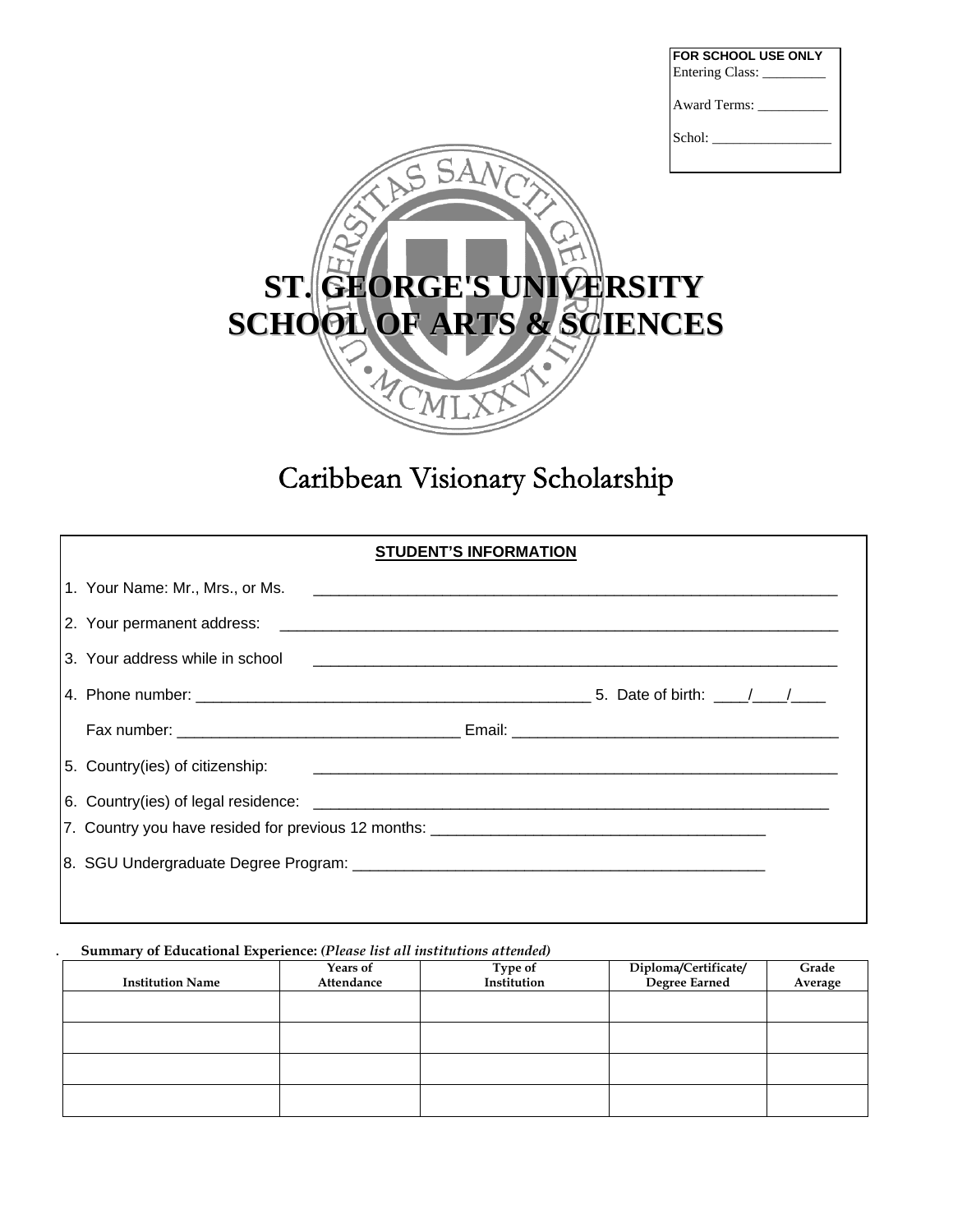#### **Program Description**

St. George's University (SGU) has instituted one hundred (100) scholarships to be awarded over the next ten (10) years. This decade of scholarships is designed to celebrate educational development in the Caribbean region.

This program seeks to make tertiary education possible for some of the region's top scholars who might otherwise be unable to attend university. Recipients, who must be CARICOM citizens, will be able to utilize these full and partial tuition scholarships in order to pursue one of the undergraduate degrees within the School of Arts and Sciences at SGU. The Visionary Scholarships are designed to complement the need-based Caribbean Undergraduate Scholarship Program (CUSP) already offered by the University.

Award determinations are made by the Visionary Scholarship Committee based primarily on academic excellence and the student's commitment to the chosen discipline. We seek to nurture and encourage more students of superior academic caliber to strike out and impact the Caribbean.

#### **Application and Award Procedures**

Students must submit this application and essay by October 15 to:

**Caribbean Visionary Scholarship Committee St. George's University Admissions Office P.O. Box 7, True Blue St. George's, Grenada W.I**.

**Essay:** '**How do you envision using a degree in your discipline of study to help the Caribbean become more competitive in an interdependent global village?**' 300 – 500 words

#### *Eligibility*

1)Awards will only be made to resident citizens of CARICOM countries who have been residents within CARICOM for at least the previous 12 months prior to the application deadline.

2)Applicants must be accepted to St. George's University School of Arts & Sciences

Applications will be reviewed and award determinations made in a timely manner. Award letters will be mailed to your home address and to the email address listed on the front of this application.

Students should monitor their St. George's email address as well as their private email address for notifications and updates.

For additional information call (473) 444-4680

| For Office Use Only |                |  |
|---------------------|----------------|--|
| Date received       | <b>Status</b>  |  |
| Date reviewed       | <b>Notices</b> |  |
| Award               |                |  |
| Other               |                |  |
|                     |                |  |

\_\_\_\_\_\_\_\_\_\_\_\_\_\_\_\_\_\_\_\_\_\_\_\_\_\_\_\_\_\_\_\_\_\_\_\_\_\_\_\_\_\_\_\_\_\_\_\_\_\_\_\_\_\_\_\_\_\_\_\_\_\_\_\_\_\_\_\_\_\_\_\_

\_\_\_\_\_\_\_\_\_\_\_\_\_\_\_\_\_\_\_\_\_\_\_\_\_\_\_\_\_\_\_\_\_\_\_\_\_\_\_\_\_\_\_\_\_\_\_\_\_\_\_\_\_\_\_\_\_\_\_\_\_\_\_\_\_\_\_\_\_\_\_\_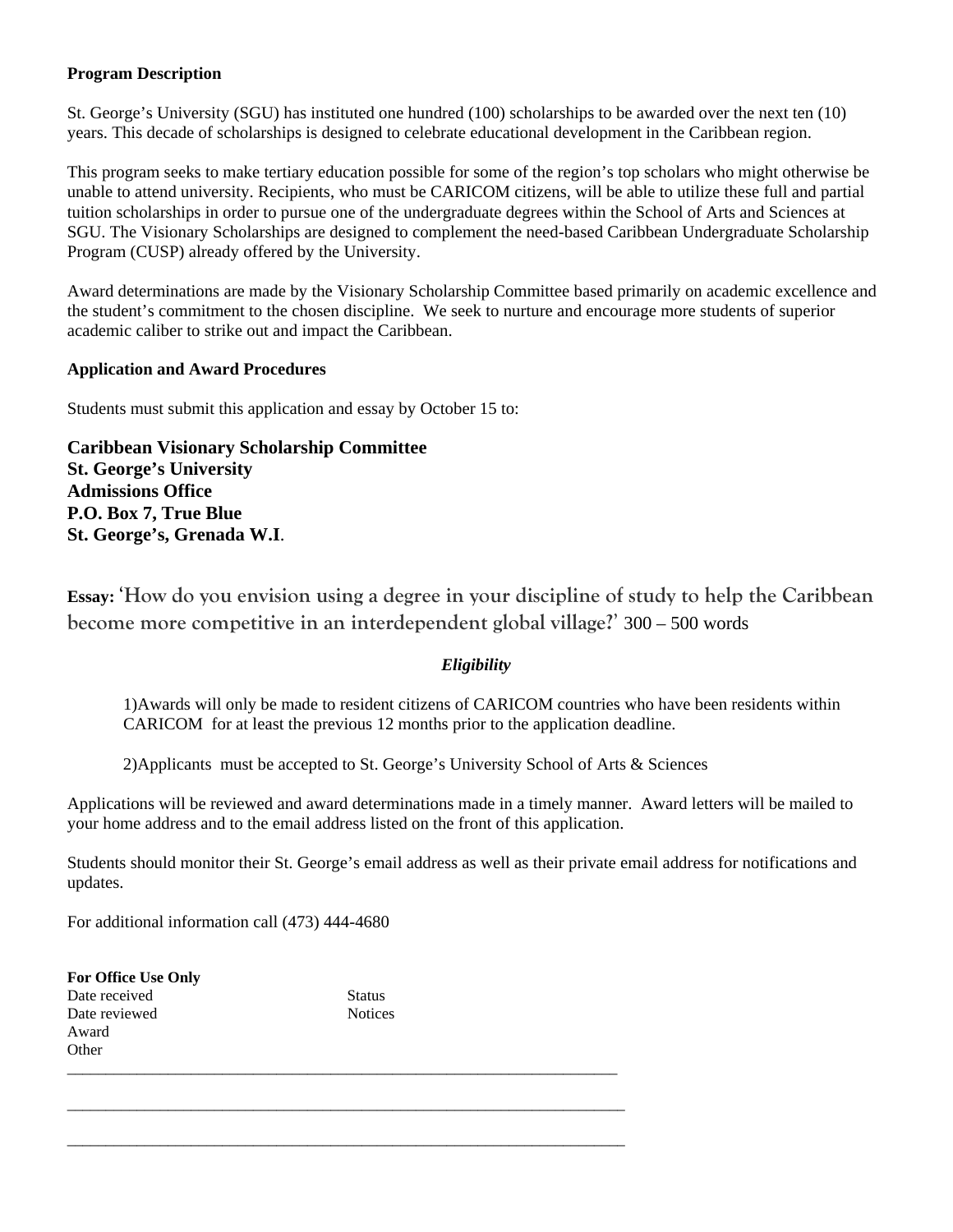**Complete all questions that apply to you and your family on this application. Even independent and older students must supply information and documentation about themselves and their families.** 

## **STUDENT'S INFORMATION**

|  | During the past year: | a. How did you support yourself? |
|--|-----------------------|----------------------------------|
|--|-----------------------|----------------------------------|

\_\_\_\_\_\_\_\_\_\_\_\_\_\_\_\_\_\_\_\_\_\_\_\_\_\_\_\_\_\_\_\_\_\_\_\_\_\_\_\_\_\_\_\_\_\_\_

**b. How much money did you earn?** \$\_\_\_\_\_\_\_\_\_\_\_\_\_\_\_\_\_\_\_\_\_\_\_\_\_\_\_\_\_\_\_\_\_\_\_\_\_\_\_\_\_\_\_\_

**c. What was your occupation?**\_\_\_\_\_\_\_\_\_\_\_\_\_\_\_\_\_\_\_\_\_\_\_\_\_\_\_\_\_\_\_\_\_\_\_\_\_\_\_\_\_\_\_\_\_\_\_\_\_\_

**2. List the types & amounts of outstanding educational & commercial debt you have already incurred and amount of unpaid balance.** 

| <b>Type</b> | <b>Unpaid Balance</b> |
|-------------|-----------------------|
|             |                       |
|             |                       |

**3. Have you ever declared bankruptcy or defaulted on loan?**  $\Box$  Yes  $\Box$  No

**4. What scholarship or loan program, including government programs, have you or will you apply to:** To Date: Have you received any scholarships or loans for your current studies? If yes, please explain the type and value of your award in the space below:

| 5. | During the past year, January--December, how much of your household income (before taxes) came from the<br>following source? |         |                                              |                                                                                                                          |
|----|------------------------------------------------------------------------------------------------------------------------------|---------|----------------------------------------------|--------------------------------------------------------------------------------------------------------------------------|
|    | a. Father's work:                                                                                                            |         |                                              | E.C.\$ e. Family business: E.C.\$ I. Interest or dividends: E.C.\$                                                       |
|    | b. Mother's work:                                                                                                            |         |                                              | E.C.\$__________ f. Family real estate holdings: E.C.\$___________ j. Government assistance:EC\$_______                  |
|    | c. Your work:                                                                                                                |         |                                              | E.C.\$ _________ g. Pension/annuity/retirement: E.C.\$ _________ k. Other (explain): E.C.\$ _______                      |
|    | d. Spouse's work:                                                                                                            |         |                                              |                                                                                                                          |
| 6. | Do you and/or your spouse own a home? $\Box$ Yes $\Box$ No (if yes, complete a-d below)                                      |         |                                              |                                                                                                                          |
|    | a. What year was it purchased?<br>c. How much do you still owe on the purchase price? E.C.\$                                 |         |                                              |                                                                                                                          |
|    | b. What was the original purchase price? E.C.\$____________ d. What is the present market value? E.C.\$____________          |         |                                              |                                                                                                                          |
|    |                                                                                                                              |         |                                              |                                                                                                                          |
| 7. | Please list the value of your assets (if applicable):                                                                        |         |                                              | In what country are they located?                                                                                        |
|    | a. Land and other buildings (other than home): E.C.\$                                                                        |         |                                              | <u> 1989 - Johann John Stein, market fan de Fryske kunstner oant it ferstjer fan de Fryske kunstner oant it ferst</u>    |
|    | Annual income produced:                                                                                                      | $E.C.\$ |                                              |                                                                                                                          |
|    | b. Savings:                                                                                                                  | $E.C.\$ |                                              | <u> 1989 - Johann John Stein, mars an deutscher Stein und der Stein und der Stein und der Stein und der Stein und</u>    |
|    | c. Money owed to you by others:                                                                                              | $E.C.\$ |                                              | <u> 1989 - Johann Stein, mars an deutscher Stein und der Stein und der Stein und der Stein und der Stein und der</u>     |
|    |                                                                                                                              |         |                                              | <u> 1990 - Johann John Stein, markin santa a</u>                                                                         |
|    |                                                                                                                              |         |                                              |                                                                                                                          |
| 8. | Do you own an automobile(s)? $\square$ Yes $\square$ No                                                                      |         | If yes, complete a and b for each automobile |                                                                                                                          |
|    |                                                                                                                              |         |                                              |                                                                                                                          |
|    |                                                                                                                              |         |                                              | 9. List agencies/foundations/governments to which you are applying for financial aid, excluding St. George's University: |
|    | Agency/Foundation/Government   Application Date   Award Notification Date   Expected Amount in US\$                          |         |                                              |                                                                                                                          |